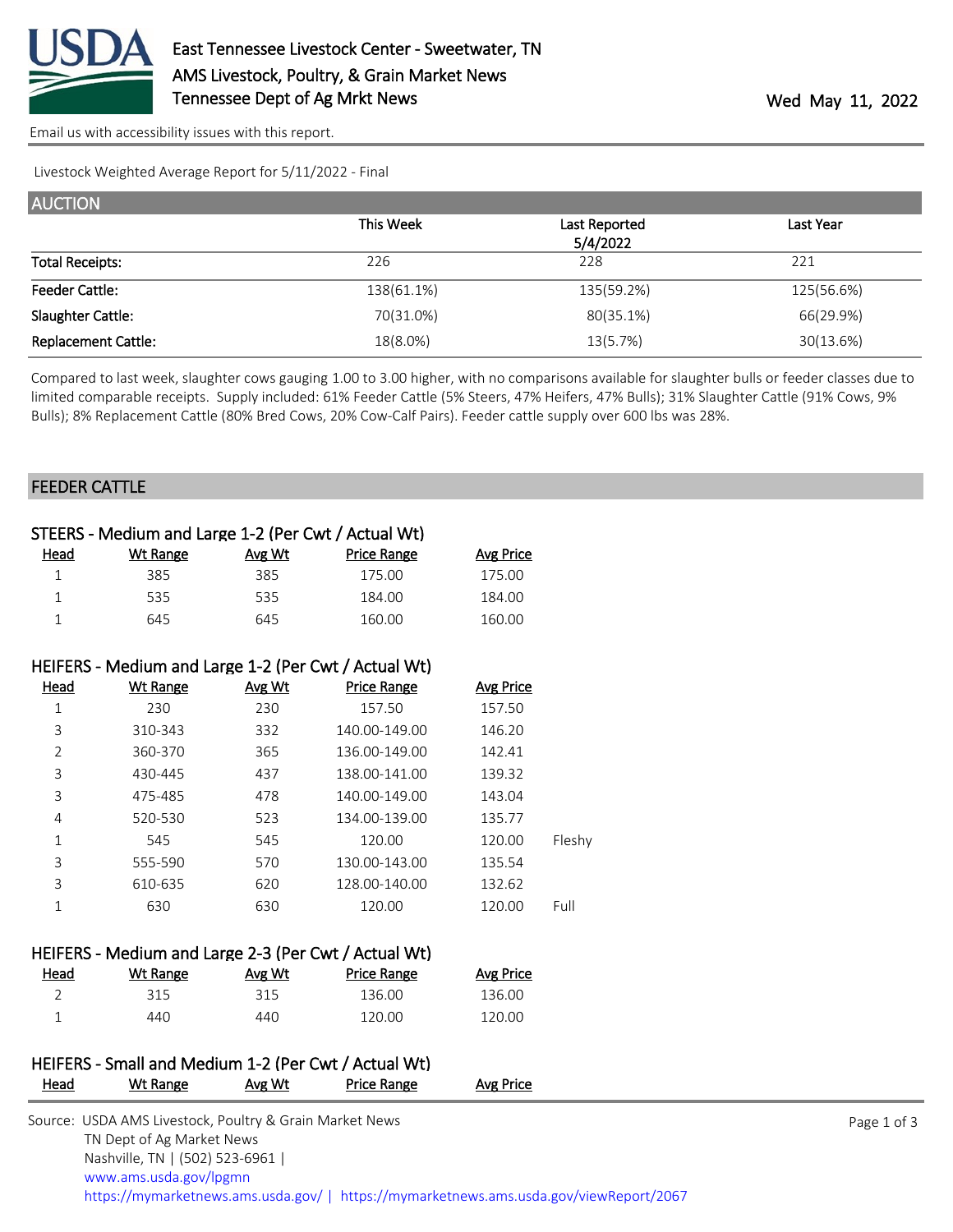

[Email us with accessibility issues with this report.](mailto:mars@ams.usda.gov?subject=508%20issue)

| $\mathbf{1}$   | Lindii us with accessibility issues with this report.<br>400 | 400    | 130.00             | 130.00           |                      |
|----------------|--------------------------------------------------------------|--------|--------------------|------------------|----------------------|
|                |                                                              |        |                    |                  |                      |
|                | BULLS - Medium and Large 1-2 (Per Cwt / Actual Wt)           |        |                    |                  |                      |
| <b>Head</b>    | <b>Wt Range</b>                                              | Avg Wt | <b>Price Range</b> | <b>Avg Price</b> |                      |
| $1\,$          | 300                                                          | 300    | 200.00             | 200.00           |                      |
| 4              | 360-380                                                      | 366    | 164.00-182.00      | 175.36           |                      |
| 1              | 440                                                          | 440    | 166.00             | 166.00           |                      |
| 2              | 475                                                          | 475    | 150.00             | 150.00           |                      |
| 5              | 500-545                                                      | 512    | 140.00-156.00      | 147.28           |                      |
| 2              | 550-555                                                      | 553    | 138.00-154.00      | 145.96           |                      |
| 2              | 605-635                                                      | 620    | 130.00-144.00      | 136.83           |                      |
| $\overline{2}$ | 670                                                          | 670    | 134.00             | 134.00           |                      |
| $\overline{2}$ | 700-720                                                      | 710    | 117.00-125.00      | 120.94           |                      |
| 5              | 755-785                                                      | 771    | 116.00-119.00      | 118.39           |                      |
| $\mathbf{1}$   | 890                                                          | 890    | 117.00             | 117.00           |                      |
|                | BULLS - Small and Medium 1-2 (Per Cwt / Actual Wt)           |        |                    |                  |                      |
| Head           | <b>Wt Range</b>                                              | Avg Wt | <b>Price Range</b> | <b>Avg Price</b> |                      |
| 1              | 250                                                          | 250    | 166.00             | 166.00           |                      |
|                | <b>SLAUGHTER CATTLE</b>                                      |        |                    |                  |                      |
|                |                                                              |        |                    |                  |                      |
|                | COWS - Breaker 75-80% (Per Cwt / Actual Wt)                  |        |                    |                  |                      |
| <b>Head</b>    | <b>Wt Range</b>                                              | Avg Wt | <b>Price Range</b> | <b>Avg Price</b> | <b>Dressing</b>      |
| 17             | 1125-1710                                                    | 1428   | 79.50-85.00        | 82.95            | Average              |
| $\overline{2}$ | 1305-1365                                                    | 1335   | 88.50-92.50        | 90.46            | High                 |
|                |                                                              |        |                    |                  |                      |
|                | COWS - Boner 80-85% (Per Cwt / Actual Wt)                    |        |                    |                  |                      |
| <b>Head</b>    | <b>Wt Range</b>                                              | Avg Wt | <b>Price Range</b> | <b>Avg Price</b> | <b>Dressing</b>      |
| 4              | 1060-1220                                                    | 1165   | 77.50-84.50        | 80.56            | Average              |
| 3              | 1070-1585                                                    | 1333   | 94.00-95.00        | 94.47            | High                 |
|                | COWS - Lean 85-90% (Per Cwt / Actual Wt)                     |        |                    |                  |                      |
| <b>Head</b>    | <b>Wt Range</b>                                              | Avg Wt | <b>Price Range</b> | <b>Avg Price</b> | <b>Dressing</b>      |
| 10             | 945-1310                                                     | 1103   | 68.50-76.50        | 73.00            | Average              |
| 3              | 970-1000                                                     | 983    | 79.50-83.50        | 81.19            | High                 |
|                | BULLS - 1 (Per Cwt / Actual Wt)                              |        |                    |                  |                      |
| <b>Head</b>    | <b>Wt Range</b>                                              | Avg Wt | <b>Price Range</b> | <b>Avg Price</b> | Dressing             |
| $\overline{2}$ | 1660-1970                                                    | 1815   | 107.50-114.00      | 111.03           | Average              |
| $\mathbf 1$    | 2210                                                         | 2210   | 100.50             | 100.50           | Average Heavy Weight |
| $\mathbf{1}$   | 1225                                                         | 1225   | 101.00             | 101.00           | Average Light Weight |
|                |                                                              |        |                    |                  |                      |
|                | REPLACEMENT CATTLE                                           |        |                    |                  |                      |